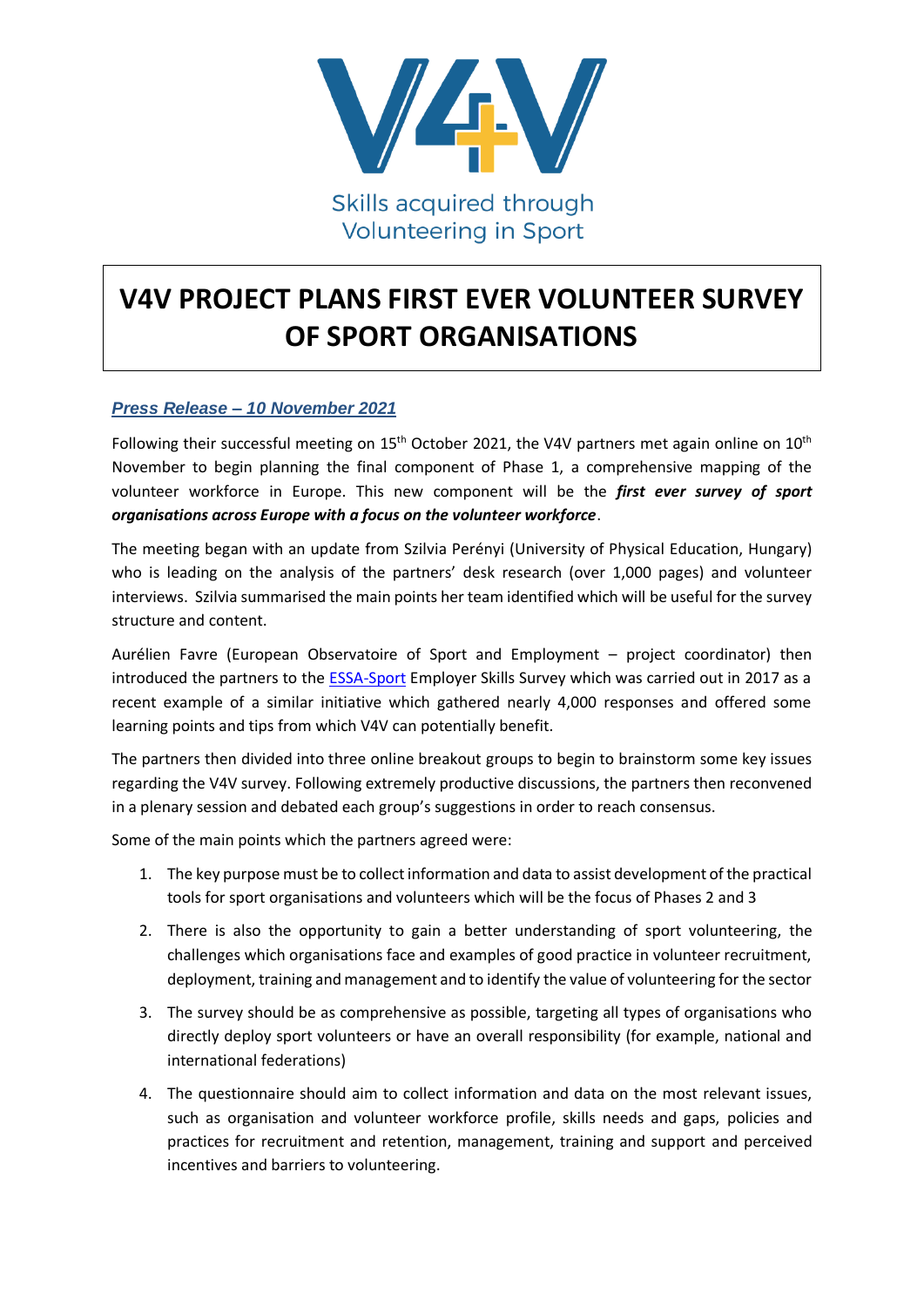

The partners concluded the meeting by urging EOSE and UPE to proceed to design detailed proposals for the survey which would be approved by a follow-up session in January 2022. The survey will then be fully prepared and launched via an online platform with questionnaires in as many European languages as feasible in mid-March 2022 and be open for 6 weeks.

Aurélien Favre, EOSE's Executive Director, commented, "*The V4V project is reaching a really exciting phase which we are all looking forward to. The partners have done some incredibly patient and detailed background research into what is already known. Now this first ever survey of sport organisations on the subject of volunteering will reveal findings which will be genuinely new, authentic and unique for the European sport community. We can't wait to analyse the data and see the results. If we get this right, the survey will provide rich raw material for the partners to create tools for organisations and volunteers to really improve and sustain the undoubted contributions which volunteers make to the vital activities which our sector carries out."*

**Contact:** Aurélien Favre - EOSE Executive Director - [aurelien.favre@eose.org](mailto:aurelien.favre@eose.org)



#### **Website: [www.v4v-sport.eu](http://www.v4v-sport.eu/)**





The European Commission's support for the production of this publication does not constitute an endorsement of the contents, which reflect the views only of the authors, and the Commission cannot be held responsible for any use which may be made of the information contained therein.